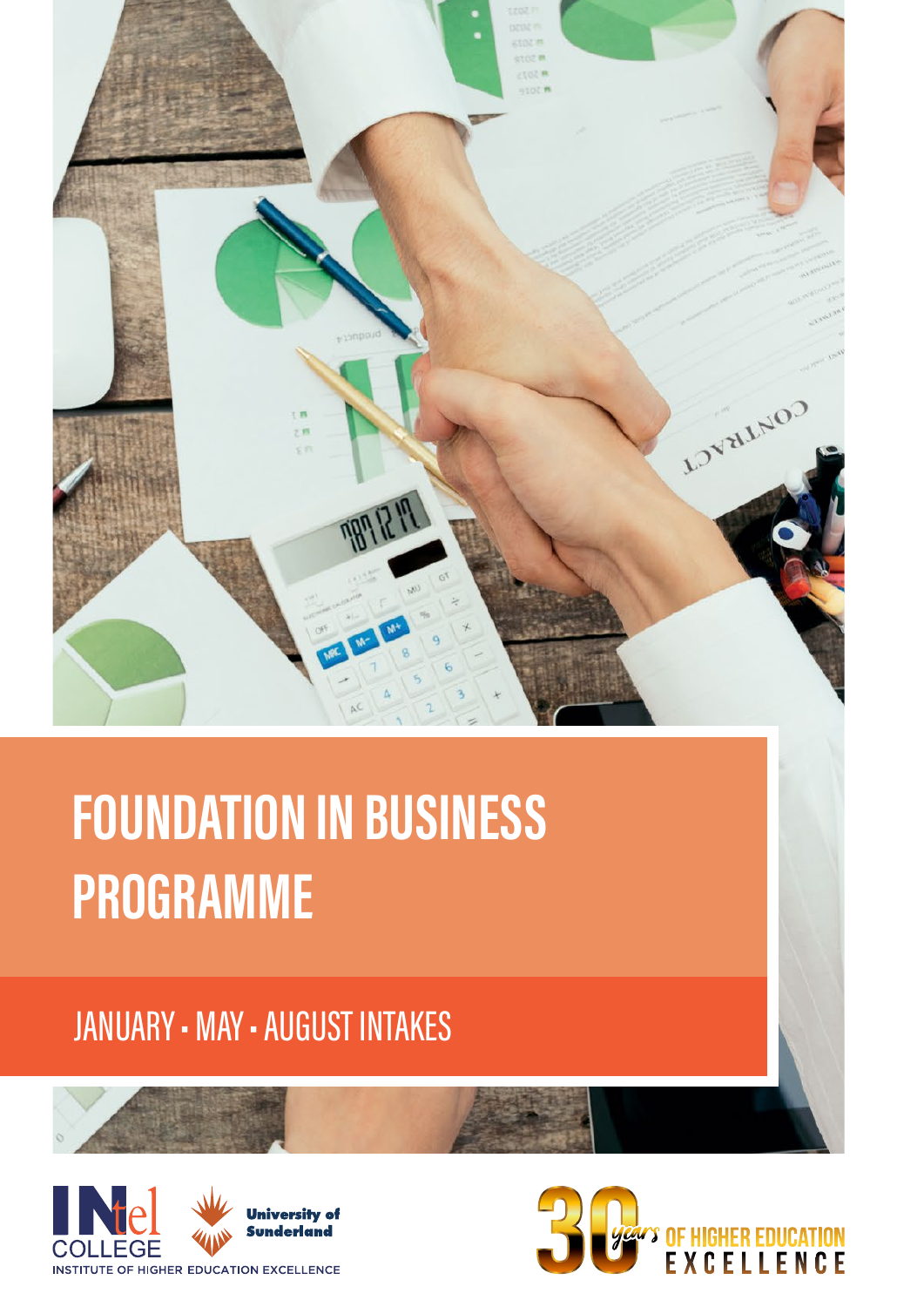

#### **Programme Description**

The Foundation in Business aims to provide a basic educational foundation in various aspects of business. It provides basic business concepts required in today's business world. It is intended for learners who would like to open up their minds to creativity/innovation and enhance their business and management skills.

#### **Programme Objectives**

- Expose learners to general areas in business such as; book-keeping, marketing, communication and human resources.
- Offer employability skills and knowledge that is essential for entrepreneurial, employment or academic aspirations.

#### **Admission Requirements**

IGCSE – 'O' level with passes in English and Mathematics ICT Proficiency - ICDL or any other proof of basic computer literacy

#### **Qualification for the award**

To qualify for a Foundation in Business award, a student must take a total of 6 units. This comprises 4 core units and 2 electives.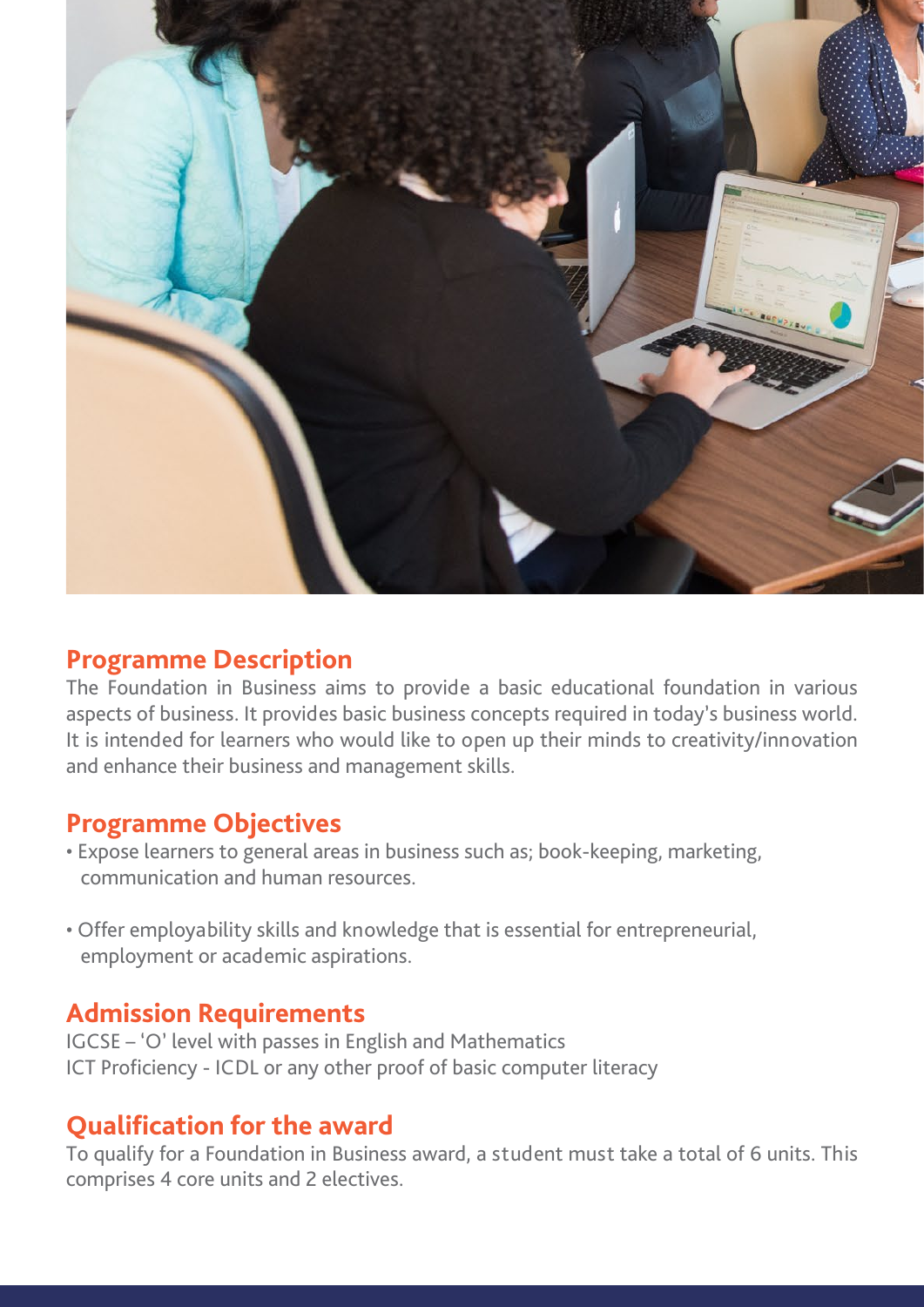

#### **Course Duration and Timetable**

Eight (8) months which is equivalent to 2 semesters.

| Full Time: Monday to Friday: | 08:30 am - 10:30 am   11:00 am - 01:00 pm<br>02:00 pm - 04:00pm (Tutorial Sessions) |
|------------------------------|-------------------------------------------------------------------------------------|
| Part Time: Monday to Friday: | $05:30 \text{ pm} - 08:00 \text{ pm}$                                               |
| Saturday:                    | 08:30 am - 10:30 am   11:00 am - 01:00 pm                                           |

#### **What next after Foundation in Business**

After successfully completing the Foundation in Business programme, a learner can enrol on the Pearson BTEC Higher National Diploma in Business for two (2) academic years offered at INtel College. The BTEC Higher National Diploma is a UK certified programme.

#### **Course Fees**

Tuition Fee: KShs. 92,000 Per Semester Extra Unit: KShs. 30,000 Per Unit ICDL KShs. 47,000

Admission Fee: KShs. 10,000 One Time